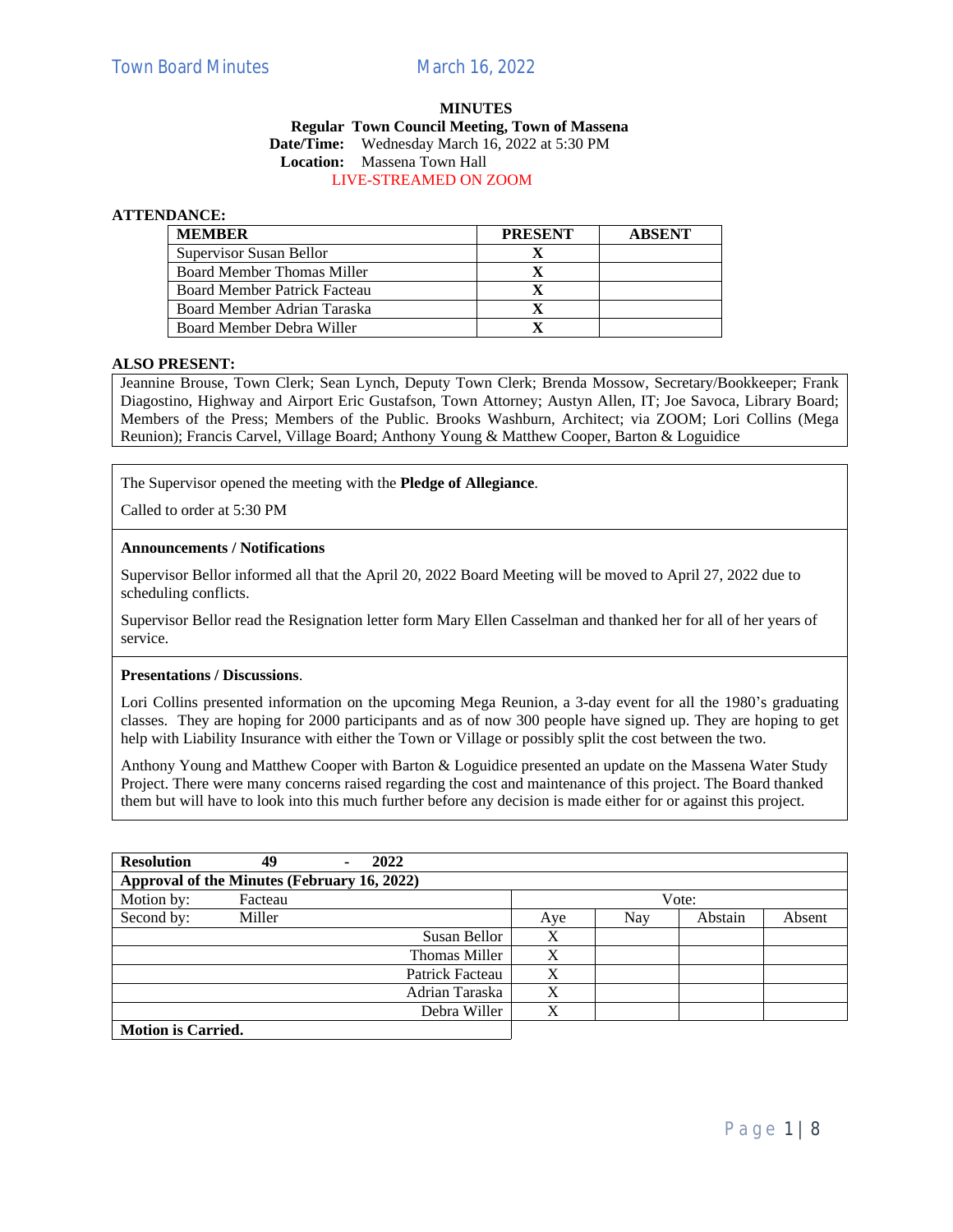| <b>Resolution</b>                                                                          |         | 50 | ٠ | 2022 |                 |  |     |     |       |         |        |
|--------------------------------------------------------------------------------------------|---------|----|---|------|-----------------|--|-----|-----|-------|---------|--------|
| Scheduling Public Hearing on April 27, 2022 at 5:30 PM to consider Extending Moratorium on |         |    |   |      |                 |  |     |     |       |         |        |
| <b>Cryptocurrency Mining</b>                                                               |         |    |   |      |                 |  |     |     |       |         |        |
| Motion by:                                                                                 | Miller  |    |   |      |                 |  |     |     | Vote: |         |        |
| Second by:                                                                                 | Taraska |    |   |      |                 |  | Aye | Nay |       | Abstain | Absent |
|                                                                                            |         |    |   |      | Susan Bellor    |  | X   |     |       |         |        |
|                                                                                            |         |    |   |      | Thomas Miller   |  | X   |     |       |         |        |
|                                                                                            |         |    |   |      | Patrick Facteau |  | X   |     |       |         |        |
|                                                                                            |         |    |   |      | Adrian Taraska  |  | X   |     |       |         |        |
|                                                                                            |         |    |   |      | Debra Willer    |  | X   |     |       |         |        |
| <b>Motion is Carried.</b>                                                                  |         |    |   |      |                 |  |     |     |       |         |        |

**Resolution 51 - 2022**

**Amending Town Budget to Decrease the Massena BDC's 2022 Funding Level from \$75,000.00 per year to \$40,000.00 per year.**

*Board members, prior to the vote, expressed comments/concerns about both cutting/maintaining funding and operations of the BDC. The Supervisor indicated she may look at grant writing alternatives, possibly with Village.*

| Motion by:                | Facteau |                 |     |     | Vote:   |        |
|---------------------------|---------|-----------------|-----|-----|---------|--------|
| Second by:                | Willer  |                 | Aye | Nay | Abstain | Absent |
|                           |         | Susan Bellor    | △   |     |         |        |
|                           |         | Thomas Miller   |     |     |         |        |
|                           |         | Patrick Facteau |     |     |         |        |
|                           |         | Adrian Taraska  |     |     |         |        |
|                           |         | Debra Willer    |     |     |         |        |
| <b>Motion is Carried.</b> |         |                 |     |     |         |        |

**Motion is Carried.**

| <b>Resolution</b>         | 52      | ۰ | 2022                                                                                                  |     |     |         |        |
|---------------------------|---------|---|-------------------------------------------------------------------------------------------------------|-----|-----|---------|--------|
|                           |         |   | Authorizing \$100 Application Fee for the St. Lawrence River Valley Redevelopment Agency's 2022 CDEIP |     |     |         |        |
| <b>Grant Application</b>  |         |   |                                                                                                       |     |     |         |        |
| Motion by:                | Miller  |   |                                                                                                       |     |     | Vote:   |        |
| Second by:                | Facteau |   |                                                                                                       | Aye | Nay | Abstain | Absent |
|                           |         |   | Susan Bellor                                                                                          | X   |     |         |        |
|                           |         |   | Thomas Miller                                                                                         | X   |     |         |        |
|                           |         |   | Patrick Facteau                                                                                       | X   |     |         |        |
|                           |         |   | Adrian Taraska                                                                                        | X   |     |         |        |
|                           |         |   | Debra Willer                                                                                          | X   |     |         |        |
| <b>Motion is Carried.</b> |         |   |                                                                                                       |     |     |         |        |

| <b>Resolution</b>         | 53      | ۰. | 2022 |                                                                       |     |     |         |        |
|---------------------------|---------|----|------|-----------------------------------------------------------------------|-----|-----|---------|--------|
|                           |         |    |      | <b>Implementing a Security Badge Request and Replacement Process.</b> |     |     |         |        |
| Motion by:                | Willer  |    |      |                                                                       |     |     | Vote:   |        |
| Second by:                | Taraska |    |      |                                                                       | Aye | Nay | Abstain | Absent |
|                           |         |    |      | Susan Bellor                                                          | X   |     |         |        |
|                           |         |    |      | Thomas Miller                                                         | X   |     |         |        |
|                           |         |    |      | Patrick Facteau                                                       | X   |     |         |        |
|                           |         |    |      | Adrian Taraska                                                        | X   |     |         |        |
|                           |         |    |      | Debra Willer                                                          | X   |     |         |        |
| <b>Motion is Carried.</b> |         |    |      |                                                                       |     |     |         |        |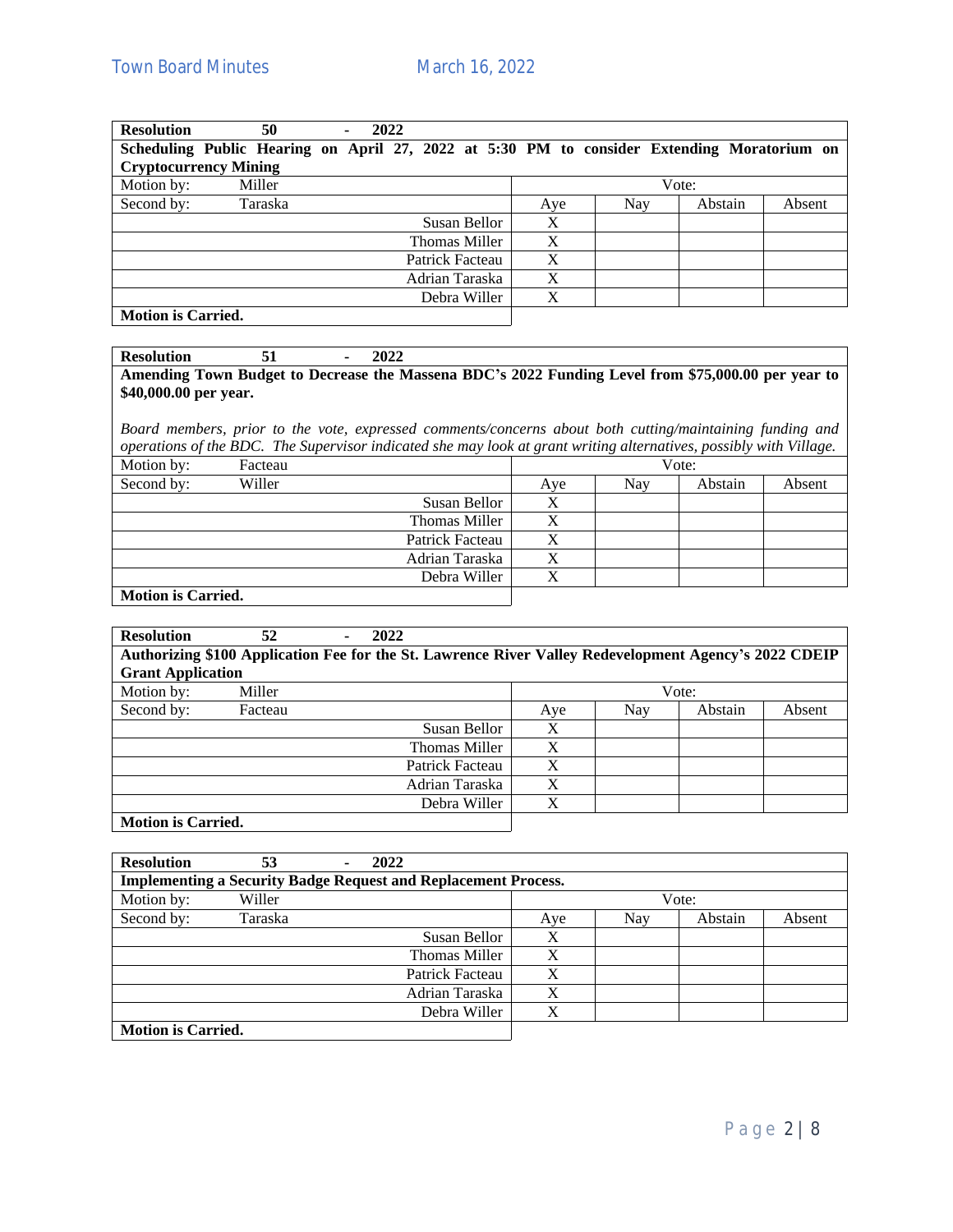| <b>Resolution</b>         | 54      | 2022                                                                            |     |     |         |        |
|---------------------------|---------|---------------------------------------------------------------------------------|-----|-----|---------|--------|
|                           |         | Restoring the Deputy Town Clerk position to Full Time effective March 21, 2022. |     |     |         |        |
| Motion by:                | Facteau |                                                                                 |     |     | Vote:   |        |
| Second by:                | Taraska |                                                                                 | Aye | Nay | Abstain | Absent |
|                           |         | Susan Bellor                                                                    | X   |     |         |        |
|                           |         | Thomas Miller                                                                   | X   |     |         |        |
|                           |         | Patrick Facteau                                                                 | X   |     |         |        |
|                           |         | Adrian Taraska                                                                  | X   |     |         |        |
|                           |         | Debra Willer                                                                    | X   |     |         |        |
| <b>Motion is Carried.</b> |         |                                                                                 |     |     |         |        |

| <b>Resolution</b>         | 55      | ۰ | 2022                                                                                                      |     |     |         |        |
|---------------------------|---------|---|-----------------------------------------------------------------------------------------------------------|-----|-----|---------|--------|
|                           |         |   | Approving the Hiring of a Motor Equipment Operator for the Town of Massena Highway Department, the        |     |     |         |        |
|                           |         |   | name to be announced during the April 27 meeting, at a rate of \$23.37 per hour, to start April 13, 2022. |     |     |         |        |
| Motion by:                | Facteau |   |                                                                                                           |     |     | Vote:   |        |
| Second by:                | Miller  |   |                                                                                                           | Aye | Nay | Abstain | Absent |
|                           |         |   | Susan Bellor                                                                                              | X   |     |         |        |
|                           |         |   | Thomas Miller                                                                                             | X   |     |         |        |
|                           |         |   | Patrick Facteau                                                                                           | X   |     |         |        |
|                           |         |   | Adrian Taraska                                                                                            | X   |     |         |        |
|                           |         |   | Debra Willer                                                                                              | X   |     |         |        |
| <b>Motion is Carried.</b> |         |   |                                                                                                           |     |     |         |        |

| <b>Resolution</b>         | 56      | ۰. | 2022 |                                                                           |     |     |         |        |
|---------------------------|---------|----|------|---------------------------------------------------------------------------|-----|-----|---------|--------|
|                           |         |    |      | Approving 2022 Town of Massena Spring Cleanup Days (May 2 – May 31, 2022) |     |     |         |        |
| Motion by:                | Willer  |    |      |                                                                           |     |     | Vote:   |        |
| Second by:                | Facteau |    |      |                                                                           | Aye | Nay | Abstain | Absent |
|                           |         |    |      | Susan Bellor                                                              | X   |     |         |        |
|                           |         |    |      | Thomas Miller                                                             |     |     |         |        |
|                           |         |    |      | Patrick Facteau                                                           | X   |     |         |        |
|                           |         |    |      | Adrian Taraska                                                            | Х   |     |         |        |
|                           |         |    |      | Debra Willer                                                              |     |     |         |        |
| <b>Motion is Carried.</b> |         |    |      |                                                                           |     |     |         |        |

| <b>Resolution</b>         | 57      | 2022                                                                                                     |                 |     |     |         |        |
|---------------------------|---------|----------------------------------------------------------------------------------------------------------|-----------------|-----|-----|---------|--------|
|                           |         | Accepting 2021 AIR'99 Grant Documentation for the Massena International Airport under the 2021           |                 |     |     |         |        |
|                           |         | Aviation Capital Grant Program, which will cover over \$1 million. The cost to the Town is \$103,702.00; |                 |     |     |         |        |
|                           |         | C&S will provide more detailed requirements and the project will be undertaken in 2023.                  |                 |     |     |         |        |
| Motion by:                | Miller  |                                                                                                          |                 |     |     | Vote:   |        |
| Second by:                | Facteau |                                                                                                          |                 | Aye | Nay | Abstain | Absent |
|                           |         |                                                                                                          | Susan Bellor    | X   |     |         |        |
|                           |         |                                                                                                          | Thomas Miller   | X   |     |         |        |
|                           |         |                                                                                                          | Patrick Facteau | X   |     |         |        |
|                           |         |                                                                                                          | Adrian Taraska  | X   |     |         |        |
|                           |         |                                                                                                          | Debra Willer    | X   |     |         |        |
| <b>Motion is Carried.</b> |         |                                                                                                          |                 |     |     |         |        |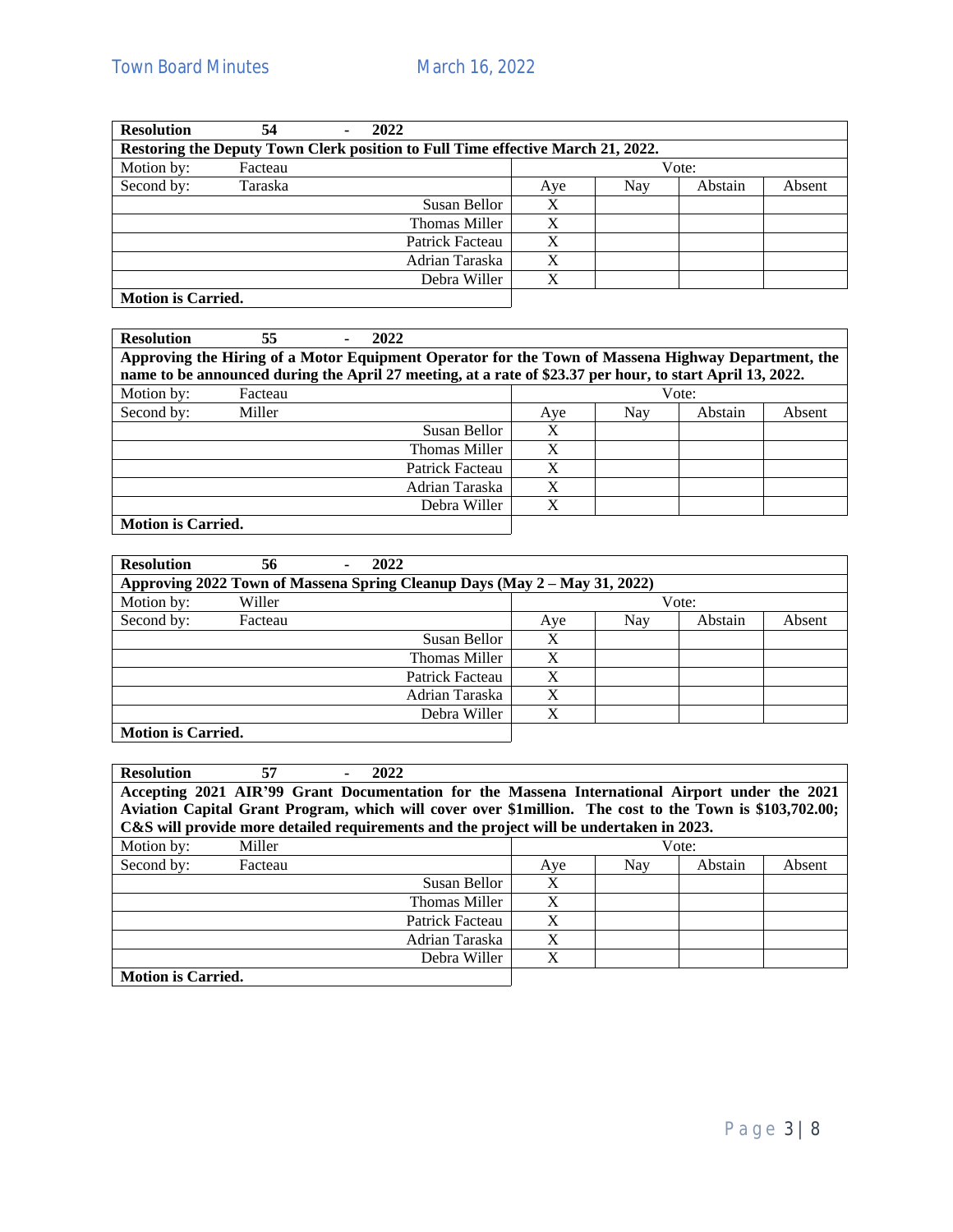| <b>Resolution</b>         | 58     | 2022                                                                                                |     |     |         |        |
|---------------------------|--------|-----------------------------------------------------------------------------------------------------|-----|-----|---------|--------|
|                           |        | Authorizing a Lease Agreement with St. Lawrence Centre Mall for Storage Space for the Town's Museum |     |     |         |        |
|                           |        | Artifacts at a cost of \$500 per year, to run April 1, 2022 through April 1, 2023.                  |     |     |         |        |
| Motion by:                | Willer |                                                                                                     |     |     | Vote:   |        |
| Second by:                | Miller |                                                                                                     | Aye | Nay | Abstain | Absent |
|                           |        | Susan Bellor                                                                                        | Χ   |     |         |        |
|                           |        | Thomas Miller                                                                                       | X   |     |         |        |
|                           |        | Patrick Facteau                                                                                     | X   |     |         |        |
|                           |        | Adrian Taraska                                                                                      | X   |     |         |        |
|                           |        | Debra Willer                                                                                        | X   |     |         |        |
| <b>Motion is Carried.</b> |        |                                                                                                     |     |     |         |        |

| 59<br>2022<br><b>Resolution</b>                                                                                 |
|-----------------------------------------------------------------------------------------------------------------|
| <b>Authorizing Budget and Cash Transfers and Amendments</b>                                                     |
| <b>CASH TRANSFER:</b>                                                                                           |
| TRANSFER \$500.00 from NBT Bank A/C#****8489 Town of Massena General Fund to NBT Bank                           |
| A/C#****9869 Town of Massena – Brian Chase                                                                      |
| TRANSFER \$1,000.00 from NBT Bank A/C#****8489 Town of Massena General Fund at NBT Bank                         |
| A/C#****9869 Town of Massena – Brian Chase                                                                      |
| TRANSFER \$500.00 from NBT Bank A/C#****8489 Town of Massena General Fund                                       |
| At NBT Bank A/C#****7891 Town of Massena – Dale Peets Jr.                                                       |
| (These transfers will allow for a portion of the Town's share of insurance deductibles deposited as needed.)    |
| TRANSFER \$13,150.95 from Town of Massena - Brasher Branch A/C#****1460 to Town of Massena General              |
| Fund A/C#****8489 at NBT Bank. (This transfer will reimburse the Town of Massena 4th Qtr 2021 expenses for      |
| the Massena Public Library-Brasher Branch expenses.)                                                            |
| <b>TRANSFER</b> \$2,085.00 from Attorney Contractual A/C# A.1420.400 to Attorney Contractual Hospital A/C#      |
| A.1420.400.4510 (This transfer will cover the over-run in this account due to creating a new general ledger     |
| account for Massena Memorial Hospital legal fees.)                                                              |
| <b>TRANSFER</b> \$90.72 from Airport Contractual Services A/C#A.5610.400.0403 to Airport Contractual. Sales Tax |
| A/C# A.5610.400.0410 (This transfer will cover the over-run in this general ledger account.)                    |
| <b>TRANSFER</b> \$2,481.45 from Town of Massena Supervisor Office A/C#****0120 to Town of Massena Airport       |
| Pavement Management System A/C#****3022 at Community Bank. (This transfer is for FAA#6)                         |
| <b>TRANSFER</b> \$20,000.00 from the Town of Massena Supervisor Office A/C#****0120 to Town of Massena          |
| Runway 5-23 Rehabilitation (Design) A/C#****2453 at Community Bank. (This transfer is for FAA#14)               |
|                                                                                                                 |
| REQUEST PERMISSION to close the following checking account at Community Bank:                                   |
| Checking A/C#****2131 ARFF Vehicle (This airport grant has exhausted all funds and is closed out.)              |
|                                                                                                                 |
| <b>CREATE A DUE TO/DUE FROM</b>                                                                                 |
| <b>REQUEST PERMISSION</b> to create Due to/Due from entry as follows:                                           |
| From the General A Fund \$1,000.00 to HRC Fund Taxiway "C" Rehab (Const)                                        |
| From the General A Fund \$1,000.00 to HFC Fund Fence Improvements and Stabilization (Const)                     |
| From the General A Fund \$14,000.00 to HCG Fund CARES Act                                                       |
| (To cover the cost of an invoices due to be paid back when State Funds are received.)                           |

| <i>(To cover the cost of an invoices and to be paid back when state I ands are received.)</i> |         |                 |       |     |         |        |  |
|-----------------------------------------------------------------------------------------------|---------|-----------------|-------|-----|---------|--------|--|
| Motion by:                                                                                    | Miller  |                 | Vote: |     |         |        |  |
| Second by:                                                                                    | Taraska |                 | Aye   | Nay | Abstain | Absent |  |
|                                                                                               |         | Susan Bellor    |       |     |         |        |  |
|                                                                                               |         | Thomas Miller   |       |     |         |        |  |
|                                                                                               |         | Patrick Facteau |       |     |         |        |  |
|                                                                                               |         | Adrian Taraska  |       |     |         |        |  |
|                                                                                               |         | Debra Willer    |       |     |         |        |  |
| <b>Motion is Carried.</b>                                                                     |         |                 |       |     |         |        |  |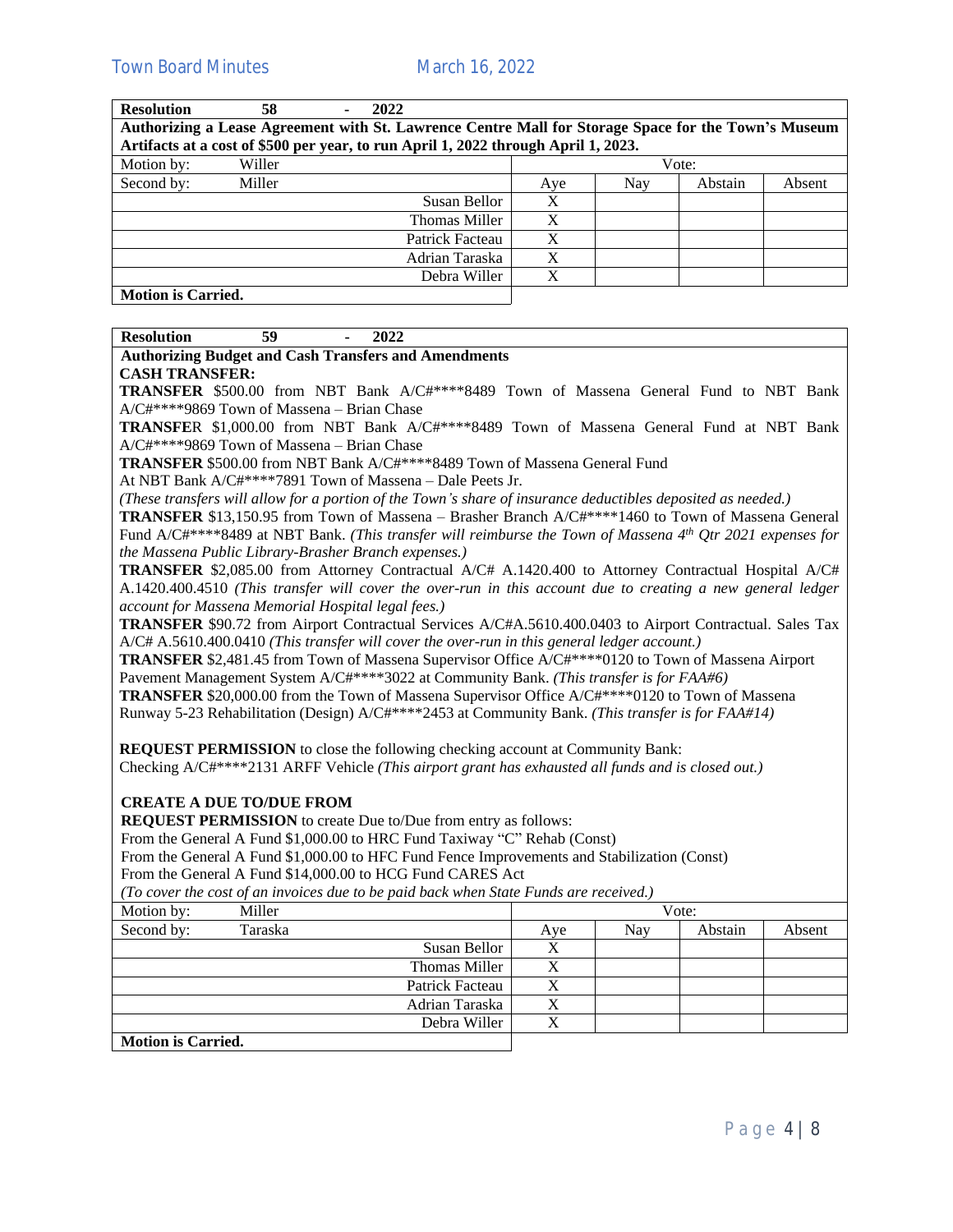| <b>Resolution</b>             | 2022<br>60                               |                              |           |         |               |
|-------------------------------|------------------------------------------|------------------------------|-----------|---------|---------------|
| <b>Authorizing Warrant #3</b> |                                          |                              |           |         |               |
|                               |                                          |                              |           |         |               |
| <b>FUND</b>                   | <b>DESCRIPTION</b>                       |                              |           |         | <b>AMOUNT</b> |
| A                             | <b>GENERAL</b>                           |                              |           |         | \$473,663.87  |
| B                             | <b>GENERAL OUTSIDE</b>                   |                              |           |         | 47,929.01     |
| DA                            | <b>HIGHWAY</b>                           |                              |           |         | 115,721.40    |
| DB                            | <b>HIGHWAY OUTSIDE</b>                   |                              |           |         | 19,255.06     |
| <b>HAP</b>                    | AIRPORT PAVEMENT SYSTEM MANAGEMENT       |                              | 2,481.45  |         |               |
| <b>HCG</b>                    | <b>CARES ACT</b>                         |                              |           |         | 22,763.54     |
| <b>HDA</b>                    | RUNWAY 5-23 REHAB (DESIGN)               |                              |           |         | 20,000.00     |
| <b>HFC</b>                    | FENCE IMPROVEMENTS & STAB (CONST)        |                              |           |         | 6,576.24      |
| <b>HPC</b>                    | DEPT OF PUBLIC SERVICE                   |                              |           |         | 48,913.76     |
| <b>HRC</b>                    | TAXIWAY "C" REHAB (CONST)                |                              |           |         |               |
| L                             | <b>LIBRARY</b>                           |                              | 33,168.49 |         |               |
| <b>SSH</b>                    | HIGHLAND BUCKTOWN SEWER                  |                              | 22,653.16 |         |               |
| <b>SSM</b>                    | <b>SOUTH MAIN STREET SEWER</b>           |                              |           |         |               |
| <b>SWA</b>                    | E. MASSENA CONSOLIDATED WATER DISTRICT   |                              |           |         |               |
|                               |                                          | <b>TOTAL</b>                 |           |         | \$821,782.91  |
|                               | <b>WARRANT #3 CHECK #S 49733 - 49800</b> |                              |           |         | \$664,744.40  |
| <b>MANUAL CHECKS</b>          |                                          |                              |           |         | 157,038.51    |
|                               |                                          | <b>TOTAL</b><br>\$821,782.91 |           |         |               |
| Motion by:                    | Taraska                                  |                              | Vote:     |         |               |
| Second by:                    | Miller                                   | Aye                          | Nay       | Abstain | Absent        |
|                               | Susan Bellor                             | X                            |           |         |               |
|                               | <b>Thomas Miller</b>                     | X                            |           |         |               |
|                               | Patrick Facteau                          | $\mathbf X$                  |           |         |               |
|                               | Adrian Taraska                           | $\overline{\mathbf{X}}$      |           |         |               |
|                               | Debra Willer                             | $\overline{\mathbf{X}}$      |           |         |               |
| <b>Motion is Carried.</b>     |                                          |                              |           |         |               |

# **Committee Reports:**

*Report Submitted by Frank Diagostino*

Highway Department

February 2022 out (14) times between Feb. 1 / Feb. 28, 2022. Worked 200 hours of overtime February 2022.<br>Thursday 2/3/2022; Tuesday 2/21/2022; Friday 2/4/2022; Wednesday 2/23/2022; Saturday 2/12/2022; I 2/21/2022; Friday 2/4/2022; Wednesday 2/23/2022; Saturday 2/12/2022; Friday 2/25/2022; Tuesday 2/15/2022; Saturday 2/26/2022; Thursday 2/17/2022; Sunday 2/27/2022; Friday 2/18/2022; Monday 2/28/2022; Saturday 2/19/2022; Sunday 2/20/2022. Performed maintenance (PM), repairs and service on plow trucks after each weather event. Received and pushed up 1195 tons of road salt. Removed snow from fire hydrants, catch basins, intersection, turn arounds and culdesac's. Dealt with long duration periods of drifting, freezing rain and windy conditions. Dealt with numerous water issues on town roads. Unit #52 replaced material conveyor chain, gear box, front shaft, sprockets, bearing, rear shaft, bearings, sprockets and adjustment cylinders. Massena Airport

Boutique Air numbers for February 2022 Enplaned 270, Deplaned 241, Total 511, landings 117. Cancelled for weather 28, Cancelled other 23, Total cancelled flights 51 for February 2022. Maintained runways and taxiways during weather events. Performed maintenance (PM), repairs and service on plow trucks, snowblower and tractors. Replaced blown hydraulic hose on A55 plow truck. Worked with Baseline King on light issue on 5-23 Runway, west end found burned up transformer in ground wiring connection canister. Worked with Baseline King on 9-27 Runway light issue and Taxiway A east end light issue. Both issues have been resolved. Repaired damage wheel bearing on Kodiak snow blower.

Massena Library No issues Massena Museum No issues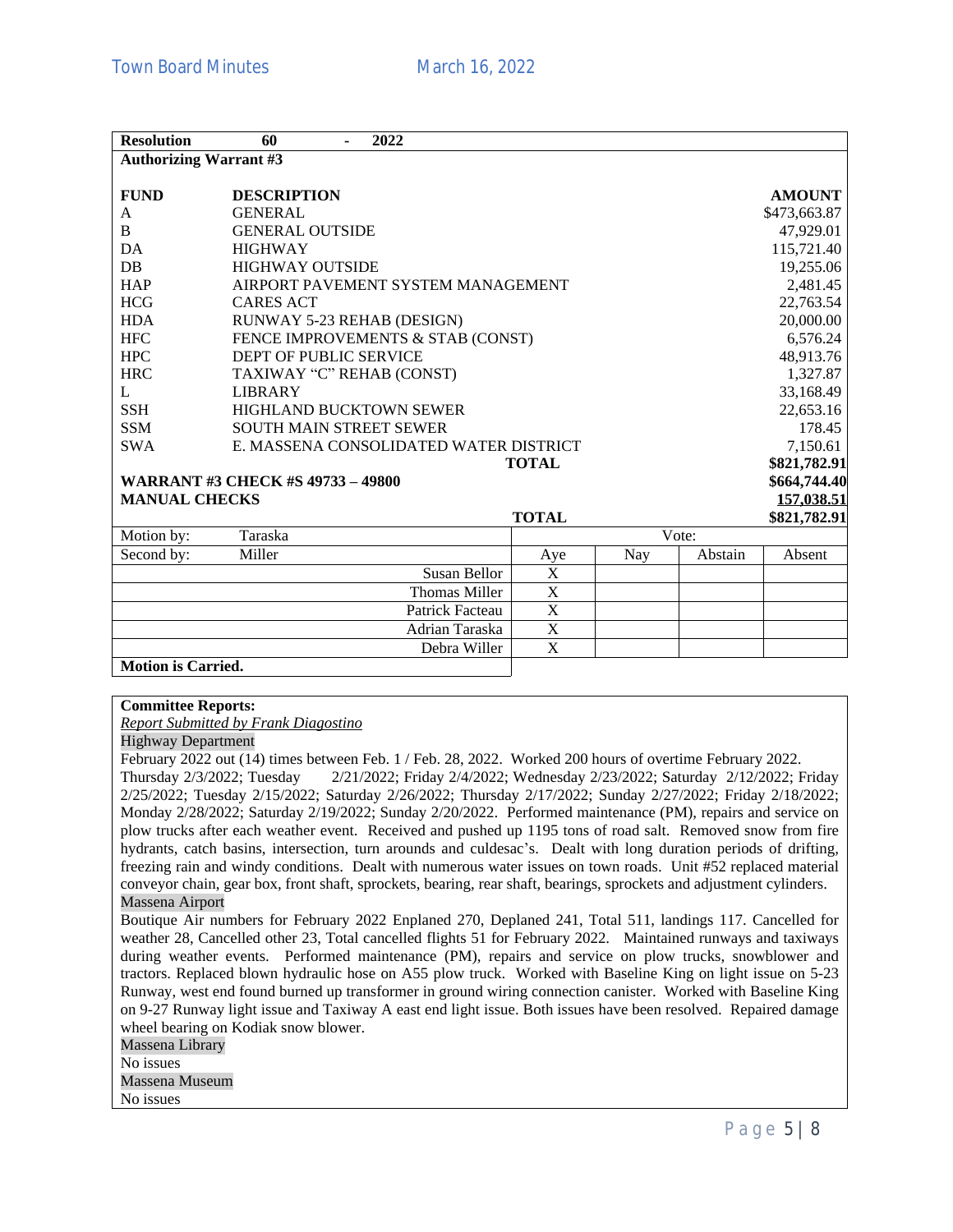# Massena Town Hall

No issues

### *Report Submitted by Debra Willer*

# Museum

The Museum Board met on March 10, 2022. President Joe Macaulay reviewed information on the DRI grant awarded to the Village. He will contact Jim Murphy at the BDC for assistance in filling out the application for funds. The proposed lease for storage space at the mall was approved by the board and the invoice was signed; I will deliver these to the Town offices March 11. Plans for relocating the stored items were discussed. Joe suggested that if items are placed in the display windows at the front of the location, a banner stating that they belong to the museum should be displayed.

# Massena Electric Department

The Massena Electric Utility Board met on Feb 22, 2022. Through January 31, 2022, MED has been 553 days without a lost time injury. In January, there were 7 trouble calls at affected 0-1 customer and 9 calls that affected multiple customers. Most calls were either due to utility poles being damaged by vehicle accidents or by transformer overloads. There was additional discussion about the number of transformer overloads; crews are finding a significant increase in the use of space heaters in poorly insulated residences. 2 of the current employees are finishing their apprenticeships; this will result in 8 linemen and 6 journeymen. MED's cost of purchasing power (beyond the NYPA contract) increased again in January and is reflected in the higher bills to customers. January saw the continuation of numerous below zero temperatures, resulting in increased residential electric consumption. In light of the robbery at Massena Savings and Loan on Feb 7<sup>th</sup>, the department met with staff to review security procedures and plans to do a tabletop exercise on same.

# *Report by Sue Bellor*

#### Chamber of Commerce

The Chamber of Commerce Board of Directors met on February 17<sup>th</sup>. Usual bills for water and utilities were paid. The grant that was submitted to support the Summer Concerts in the Park is expected to finalize early March to cover 11 bands. They are proposing a request of \$2500 from the Village to cover promotion and advertising. Letters were sent to members for dues and announcing sponsorship opportunities for the concerts. Discussed also was the golf tournament, and several activities were mentioned relevant to the Mega Reunion the first weekend of August. The next meeting is March 17<sup>th</sup>.

Ethics Board

The Ethics Board met on February 28<sup>th</sup> and agreed in concept to replace the current "Code of Ethics, Chapter 29" with the "Model Code of Ethics for Local Governments" (aka Model Code), promulgated by the NYS Office of Comptroller. Additionally, the committee plans to update the current "Appendix A2-Code of Ethics" section of the Employee Handbook with key points contained in the Model Code. Their next meeting is April 25<sup>th</sup>.

**Old Business** (None)

**New Business** (None)

**Next Scheduled Meeting** (April 27, 2022 at 5:30 PM – Public Hearing and Regular Meeting)

**Closing 15-Minute Comment Period**.

**Closing Remarks**

**Executive Session** Motion by Willer, seconded by Miller to conduct an Executive Session to discuss litigation , Motion carried unanimously. The Board went into Executive Session at 6:48 PM.

**Returned to Open Session** at 7:45 PM